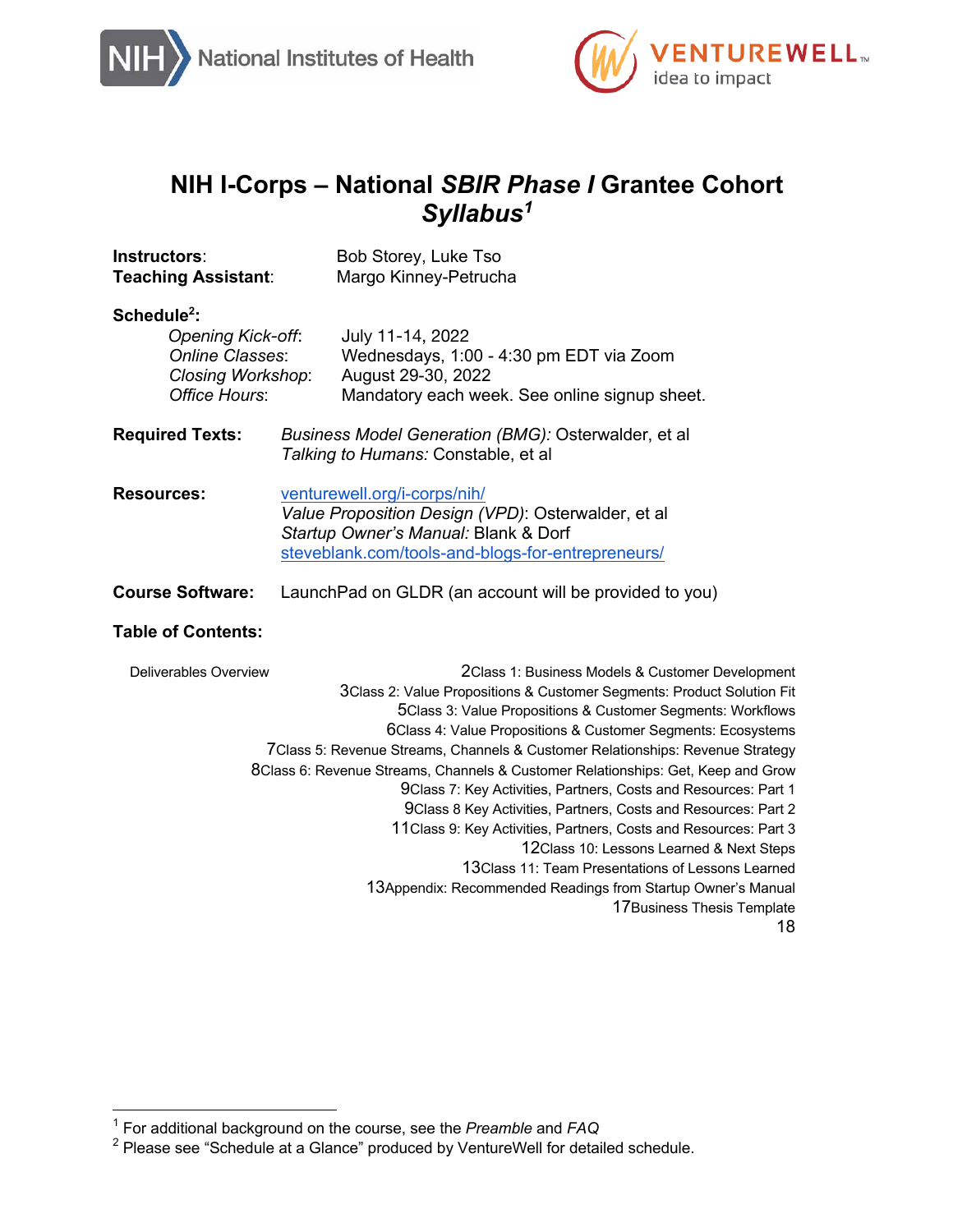## *Deliverables Overview*

## **Interviews: 15+ Weekly and 100+ Overall**

You are required to interview *at least 15 new people* each week and log your interviews in our software platform. This is a key metric used by the faculty and NIH to evaluate your progress. We expect every team *to reach 100 total customer interviews* by the end of the course. Planning is critical to your success; please make your interviews the top priority.

## **Presentations: Daily, Weekly, and Final**

Your team will deliver presentations every scheduled day during the program. This syllabus provides detailed guidance for these assignments, including the content and time limitations for each. Presentation assignments will range in length from several minutes to over ten minutes.

## **Minimum Viable Product (MVP)**

Each team is strongly encouraged to produce an applicable MVP, according to the following guidance and direct guidance by the instructors. An MVP does not have to be a working product; it is anything you can put in front of a customer to test a specific hypothesis. Please consult your instructor before beginning to build the MVP or using it to test a concept.

### *Medical Devices:*

- Draw a schematic, mockup or other approximation of the physical product.
- Draw a series of diagrams describing its use (start to finish).

### *Diagnostics:*

- Draw a schematic, mockup or other approximation of the physical product.
- Draw a series of diagrams describing its use (start to finish). Include the location of use along with the actions a clinician takes based on the results.
- Create an example of a report of the output of the test. What are the sensitivity/selectivity targets?

### *Research Tools:*

- Create a schematic, mock-up of the instrument and/or reagent.
- Draw a diagram demonstrating its anticipated use, and a description of the anticipated change to current work and/or data flows.

### *Therapeutics:*

• Define the types and quality of data required for a pharmaceutical or biotech company to want a commercial partnership or collaboration with your company.

### *Digital Health:*

- Mock-up the website or app, as appropriate, which allows customers/subjects to interact and/or make choices and/or see data.
- Draw a series of diagrams describing its use (start to finish). Include the frequency of use along with any actions a user takes based on the results.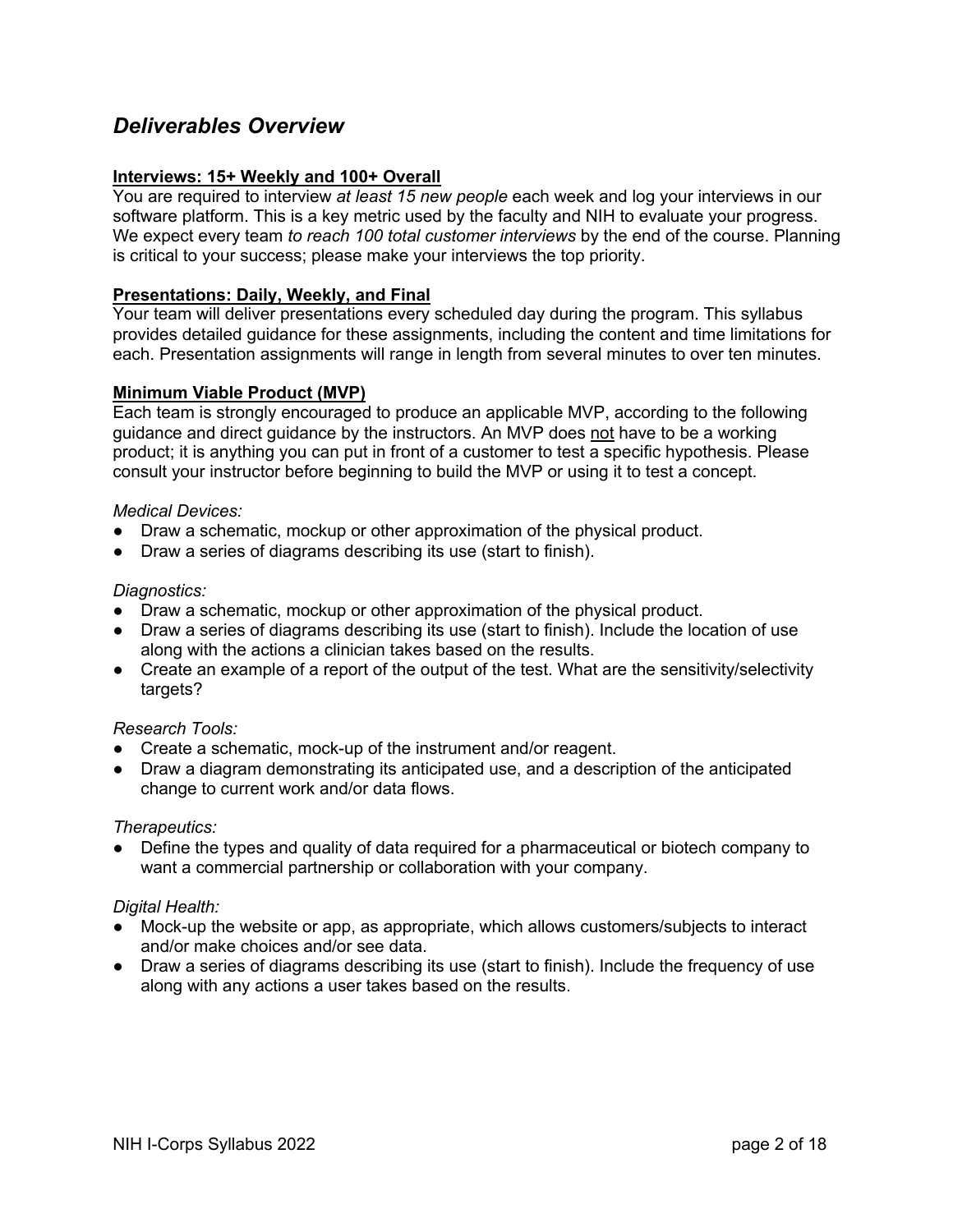## **Final Deliverables**

Each team will produce and present the following:

- *Lessons Learned* presentation (~10 minutes)
- *Team Journey* video (2 minutes)

The content and format of these deliverables are shown in the detailed syllabus under Class 10 and 11 and will be covered by the instructors in the online classes leading up to the Closing Session.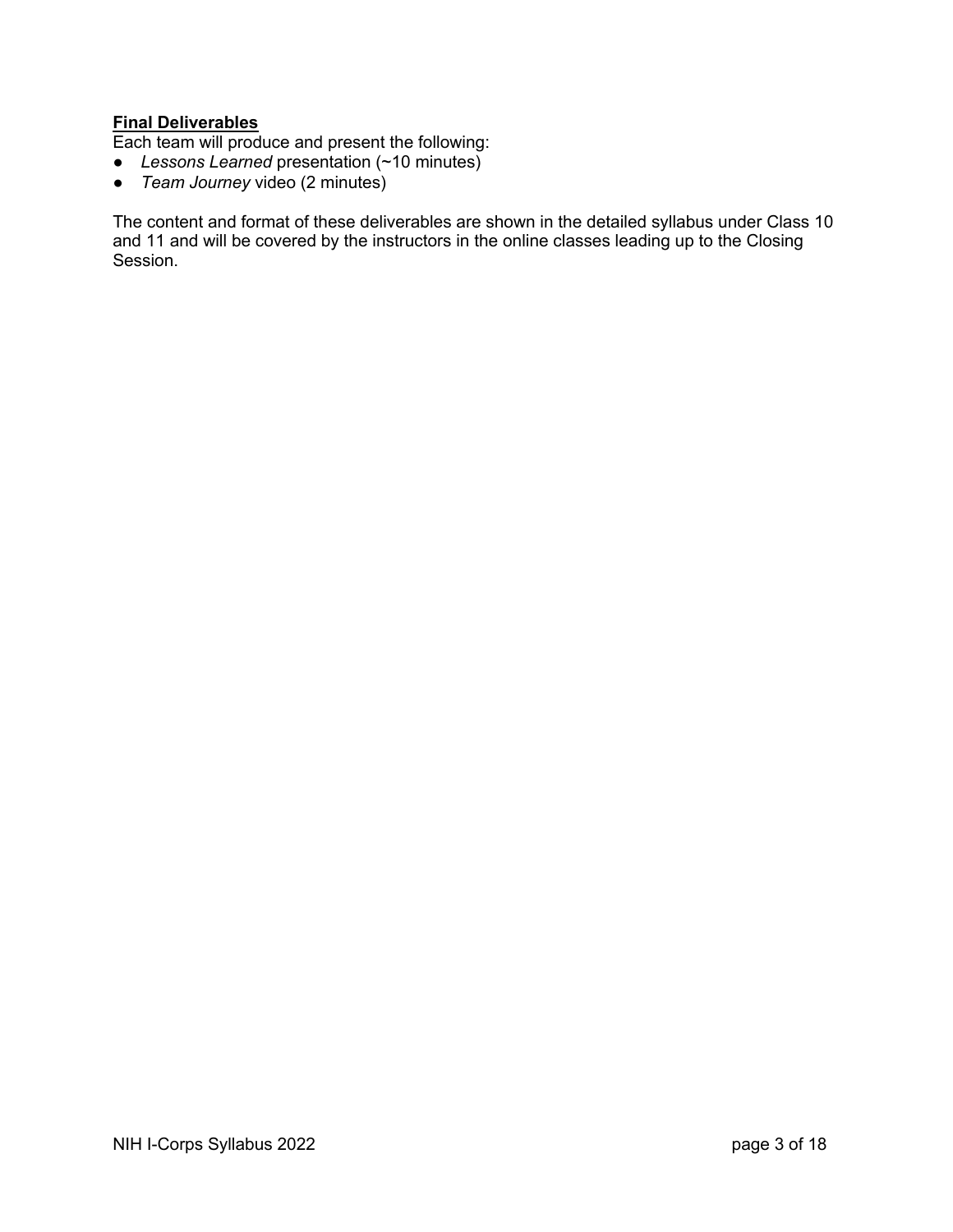## *Class 1: Business Models & Customer Development*

## **Due Before Class**

**Participate in** the onboarding webinar with the Lead Instructor on **Wednesday, June 22, 2022, at 1:00-2:30 PM Eastern. Here is the link: Onboarding Webinar**

### **Contact and confirm 10+ Customer Discovery interviews to complete during the Opening Workshop**

Come prepared with at least 10 Customer Discovery interviews scheduled that you will do in allotted times (See the schedule-at-a-glance for exact times). These should be related to testing your business model hypotheses around value propositions and customer segments. **We expect you to have prescheduled these interviews.**

#### **Read and Watch**

*Read in BMG*: The 9 Building Blocks of the Canvas pp. 14-49; Multisided Platforms pp. 77-87; Ideation pp. 134-145; Business Model Environment pp. 200-211. *Read*: Talking with Humans Book or giffconstable.com/2012/12/12-tips-for-earlycustomer-development-interviews-revision-3/ *Watch* on the customer discovery software: Lectures 1, 1.5a, 1.5b *Watch* on the customer discovery software: the "How to Do Customer Discovery" Videos Preplanning 1, 2 & 3

Interviews 1 & 2 Asking the Right Question Death by Demo 1 & 2 Assuming You Know Death by PowerPoint Understanding the Problem

### **Prepare and upload presentation**

3-minute presentations, 2-minute Q&A

**Slide 1**: Team member names and photos; Company name and logo; Team number; Company business thesis (see template on page 17 of this syllabus).

**Slide 2**: Your Business Model Canvas as you have entered it in our software system. **Slide 3**: Interview List: Provide a list of the names, titles, and organizations of the 10 customers you have lined up for interviews during the opening session. Why did you choose these people and what do you want to learn from them?

**Slide 4**: Market Size: Estimate the size of your market. Provide your calculations for your TAM/SAM/Target Market estimates.

**Slide 5**: Competition: Who are your direct competitors? How are you different?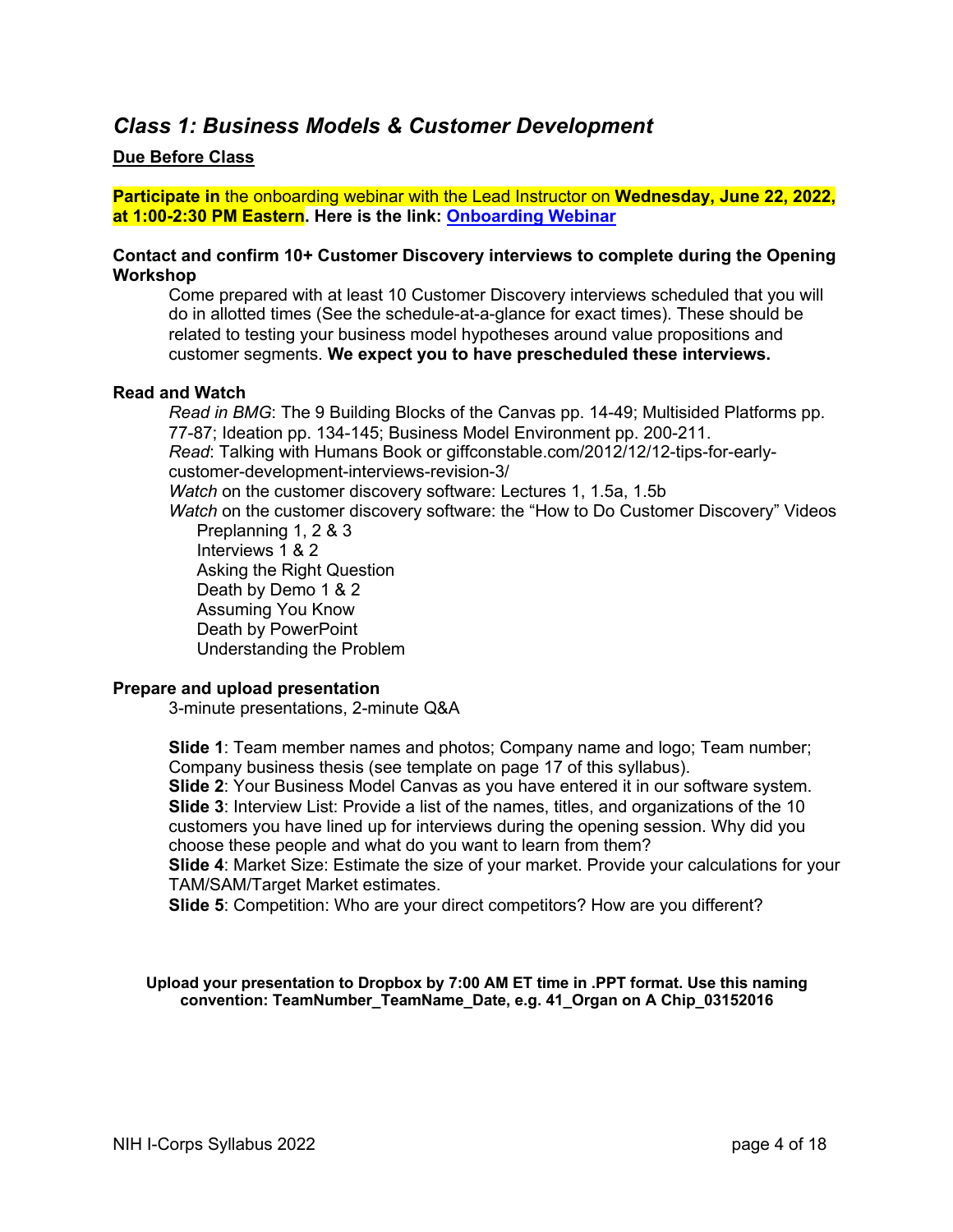## *Class 2: Value Propositions & Customer Segments: Problem Solution Fit*

## **Due Before Class**

**Interview** at least 5 potential customers and record your interview notes and insights in the customer discovery software. **Hint** – Ask permission to take a still screenshot, when possible of your virtual interview. This will jog your memory of the interview and be useful for your final video. If your interviewee has something really important or interesting to say you might ask if you could record that quote for future reference or use in the cohort (not for public consumption).

**Attend Mandatory Office Hours** – Signup schedule to be provided by the TA.

## **Read and Watch**

*Read BMG:* Visual Thinking pp. 146-159 *Watch on the customer discovery software:* Lecture 2 Value Propositions

### **Prepare and upload presentation**

8-minute presentation, 4-minute instructor Q&A

**Slide 1**: Team member names and photos; Company name and logo; Team number; Company business thesis. The number of customer interviews by type since the last session (use the interview count table provided by the TA).

**Slide 2**: List name, organization and role in the ecosystem (user, buyer, payer etc.), of each interviewee.

**Slide 3-n**: What did you learn about customer needs? What do they care about most (in their words)? Are they significantly unsatisfied with other solutions today? For what customers will your proposed solution deliver value? Are there customers that may not value it?

*Hypotheses*: What We Thought *Experiments*: What We Did *Results*: What We Found

**Slide 4**: Problem Solution Fit: List your three top Value Propositions for specific customers you hope to target. What is your primary patient indication or use case associated with those value propositions?

**Slide 5**: Current business model canvas with any changes highlighted; Must use the BMC exported from the customer discovery software to your presentation **Slide 6**: Discovery Plan for Tomorrow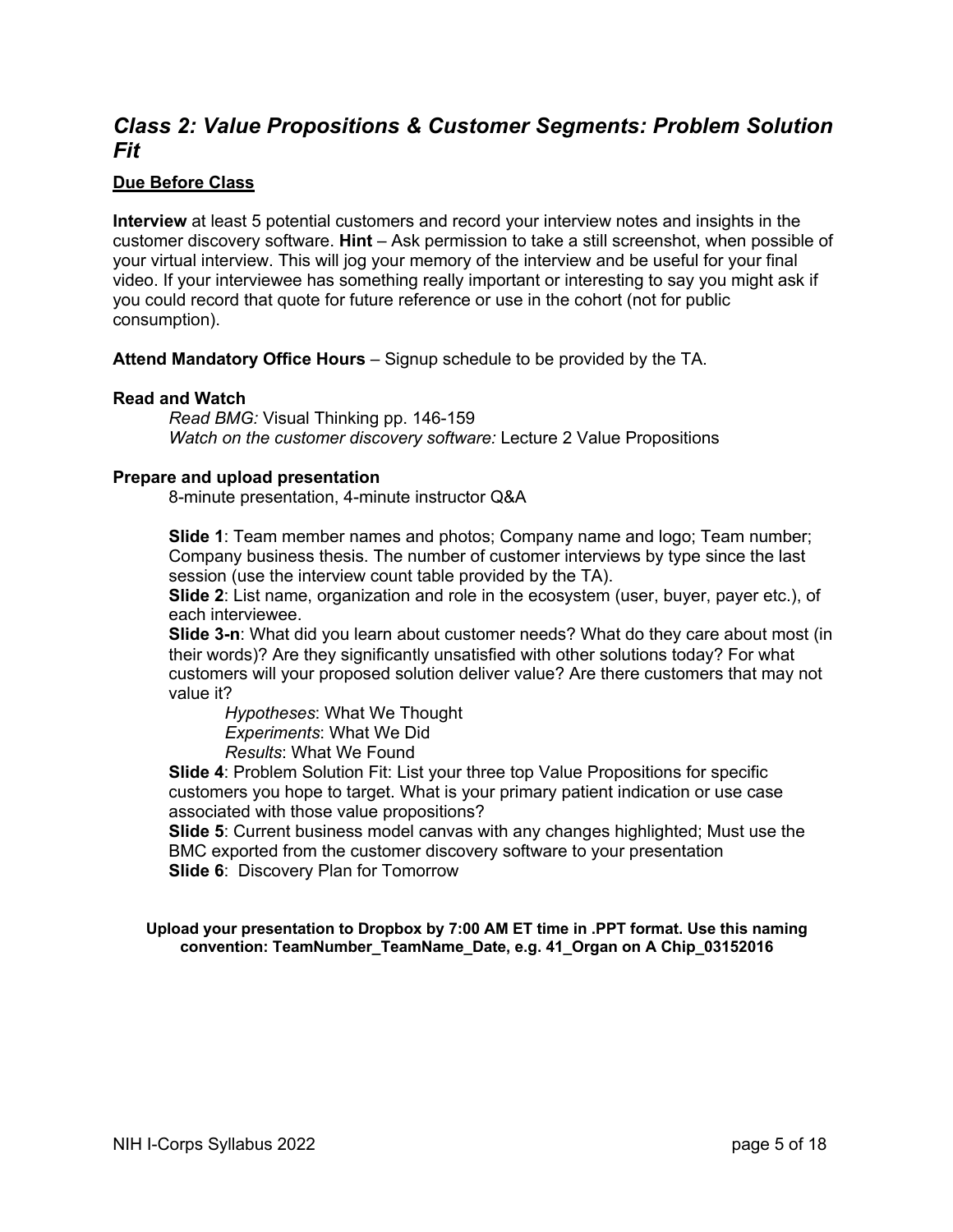## *Class 3: Value Propositions & Customer Segments: Workflows*

## **Due before class**

**Interview** at least 5 potential customers and record your interviews in the customer discovery software.

### **Attend Mandatory Office Hours**

#### **Read and Watch**

*Read BMG:* Customer Insights pp. 126-133 *Watch on the customer discovery software:* Lecture 3 Customer Segments

### **Prepare and Upload Presentation**

8-minute presentation, 4-minute instructor Q&A

**Slide 1**: Team member names and photos; Company name and logo; Team number; Company business thesis; and, updated Number of customer interviews by type since the last session.

**Slide 2**: List name, organization and role in the ecosystem (user, buyer, payer etc.), of each interviewee since last presentation.

**Slides 3**-n: What did you learn about your customers?

*Hypotheses*: What We Thought

*Experiments*: What We Did

*Results*: What We Found

**Slide 4**: What problem are you solving for your customer(s)? How do your customers solve this problem today? How is your solution better than the competition and/or the status quo (i.e., what are your compelling value propositions)?

**Slide 5**: Archetypes: Describe your Customer Archetype(s). Who might be an "earlyvangelist" for your product (i.e., who has the most pressing need right now)? **Slide 6**: Process Workflow: Create a workflow or patient care management diagram that describes who will interact with your product/service; also indicate how and when interaction occurs. Identify any changes your product may create in the existing workflow (or current standard of care process). *You can create a workflow diagram of how your customer ecosystem gets its work done today and a second diagram that describes how the job will be done after your product.* Details to be provided by domain instructors. **Slide 7**: Current business model canvas with any changes highlighted; Must use the BMC exported from the customer discovery software to your presentation. **Slide 8**: Discovery Plan for Next Week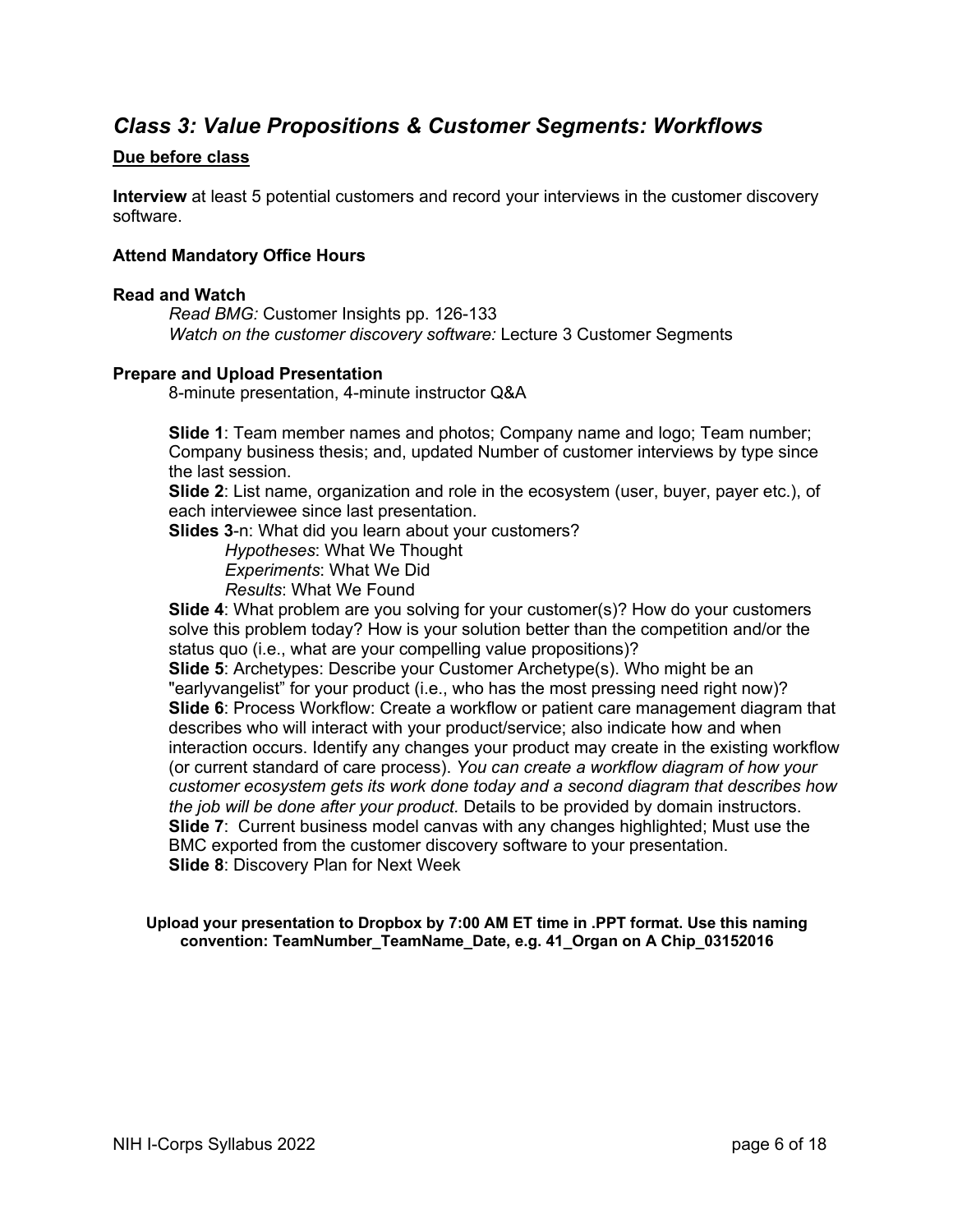## *Class 4: Value Propositions & Customer Segments: Ecosystems*

## **Due before class**

**Interview** at least 10 potential customers and record your interviews in the customer discovery software.

## **Attend Mandatory Office Hours**

### **Read and Watch**

*Read BMG:* Prototyping pp. 161-168 and Storytelling pp. 170-180

### **Prepare and Upload Presentation**

8-minute presentation, 4-minute instructor Q&A

**Slide 1**: Team member names and photos; Company name and logo; Team number; Company business thesis; and, updated Number of customer interviews by type since the last session.

**Slide 2**: List name, organization and role in the ecosystem (user, buyer, payer etc.), of each interviewee since last presentation.

**Slides 3-n**: What did you learn about your customers' workflows and ecosystems? *Hypotheses*: What We Thought *Experiments*: What We Did *Results*: What We Found

**Slide 4**: Ecosystem: Create a customer ecosystem diagram with your customer types: users, buyers, influencers, payers, beneficiaries, etc. Indicate payment and product/service flows. Add influence and information flows.

**Slide 5**: MVP: Create your MVP (see page 2 of the syllabus) as a drawing or diagram. Please include both your durable and consumable products if you have them. How would you use your MVP to test hypotheses related to product-market-fit? **Slide 6**: Current business model canvas with any changes highlighted; Must use the BMC exported from the customer discovery software to your presentation **Slide 7**: Discovery Plan for Next Week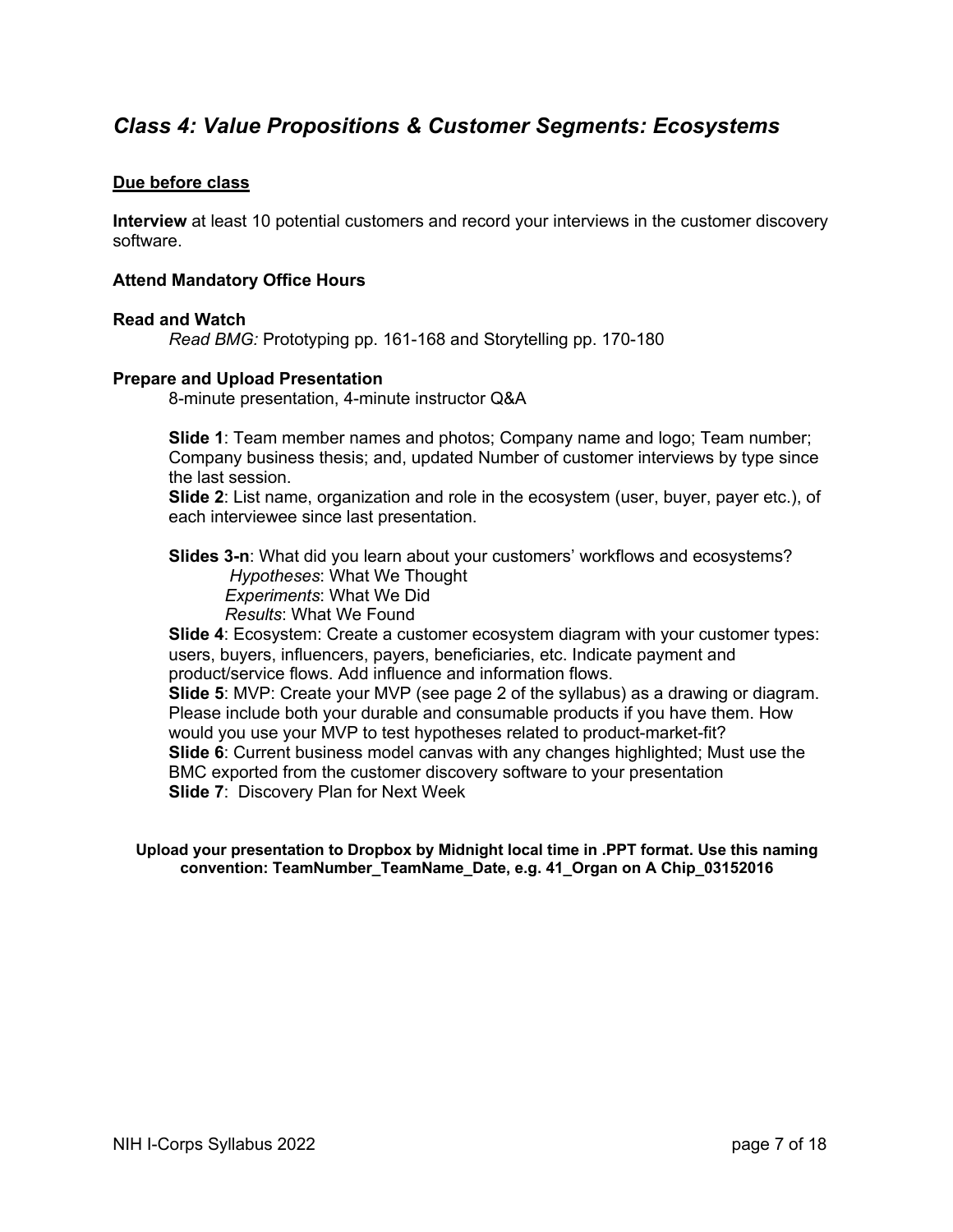## *Class 5: Revenue Streams, Channels & Customer Relationships: Revenue Strategy*

**Interview** at least 15 potential customers and record your interviews in the customer discovery software. Focus your interviews on your revenue model hypotheses. Who will likely pay, how much do they pay for alternatives today, is your potential revenue strategy different, etc.?

## **Attend Mandatory Office Hours**

### **Read and Watch**

*Watch on the customer discovery software:* Lecture 6 - Revenue Models *Optional (mandatory if applicable) Reading on Reimbursement:* Article on Reimbursement at venturewell.org/wp-content/uploads/4.3-Reimbursement-Basics.pdf *Read:* Skim BMG book to help integrate PMF and the BMC

### **Prepare and Upload Presentation**

8-minute presentation, 4-minute instructor Q&A

**Slide 1**: Team member names and photos; Company name and logo; Team number; Company business thesis; and, updated Number of customer interviews by type since the last session.

**Slide 2**: List name, organization and role in the ecosystem (user, buyer, payer etc.), of each interviewee since last presentation.

**Slide 3-n**: What did you learn about your Revenue Model & Pricing

*Hypotheses*: Here's What We Thought

*Experiments*: Here's What We Did

*Results*: Here's What We Found

**Slide 4**: Payment and Costs: Create a diagram to show payment flows (revenues and costs). Add your cost and pricing estimates. This can be part of your ecosystem diagram if needed.

**Slide 5:** Reimbursement strategy (if appropriate) – details provided by domain **instructors** 

**Slide 6**: Current business model canvas with any changes highlighted; Must use the BMC exported from the customer discovery software to your presentation **Slide 7**: Discovery Plan for Next Week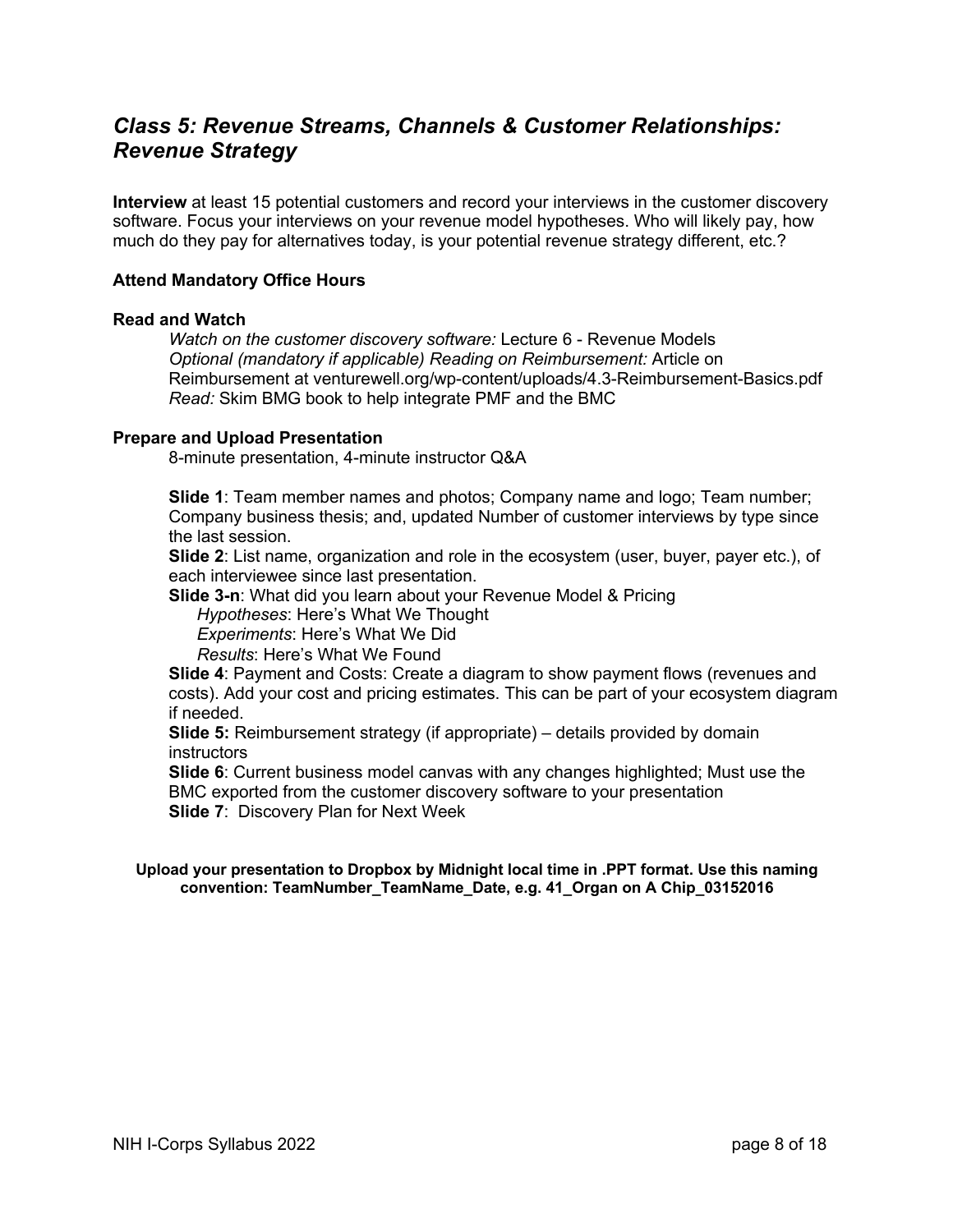## *Class 6: Revenue Streams, Channels & Customer Relationships: Get, Keep and Grow*

## **Due before class**

**Interview** at least 15 potential customers and record your interviews in the customer discovery software. Interview representatives from your potential distribution channels. To the extent possible, try to understand how your prospective customers buy (get), use and maintain (keep), and possibly upgrade (grow) your company's offerings over time. Where do customers go for products/services today…and how do they become aware of new ones?

## **Attend Mandatory Office Hours**

### **Read and Watch**

*Watch on the customer discovery software:* Lecture 4 Channels *Watch on the customer discovery software:* Lecture 5 Customer Relationships

### **Prepare and Upload Presentation**

8-minute presentation, 4-minute instructor Q&A

**Slide 1**: Team member names and photos; Company name and logo; Team number; Company business thesis; and, updated Number of customer interviews by type since the last session.

**Slide 2**: List name, organization and role in the ecosystem (user, buyer, payer etc.), of each interviewee since last presentation.

 **Slides 3-n**: What did you learn about your Channel?

*Hypotheses*: What We Thought

*Experiments*: What We Did

*Results*: What We Found

**Slide 4:** Channel Diagram: Draw your channel diagram with the economics included. What alternatives do you have? Why would your channel partners work with you? **Slides 5-n:** What did you learn about your Customer Relationships?

*Hypotheses*: Here's What We Thought

*Experiments*: Here's What We Did

*Results*: Here's What We Found

**Slide 6:** Get/Keep/Grow: What are the key elements of your Get/Keep/Grow strategy? Estimate the lifetime value of a typical customer.

**Slide 7:** Demand Creation: Describe how you will create demand for your product. Estimate your customer acquisition cost.

**Slide 8:** Purchase Decision: Diagram how a customer will first purchase your product or service. Use your ecosystem diagram to guide you.

**Slide 9**: Current business model canvas with any changes highlighted; Must use the BMC exported from the customer discovery software to your presentation **Slide 10**: Discovery Plan for Next Week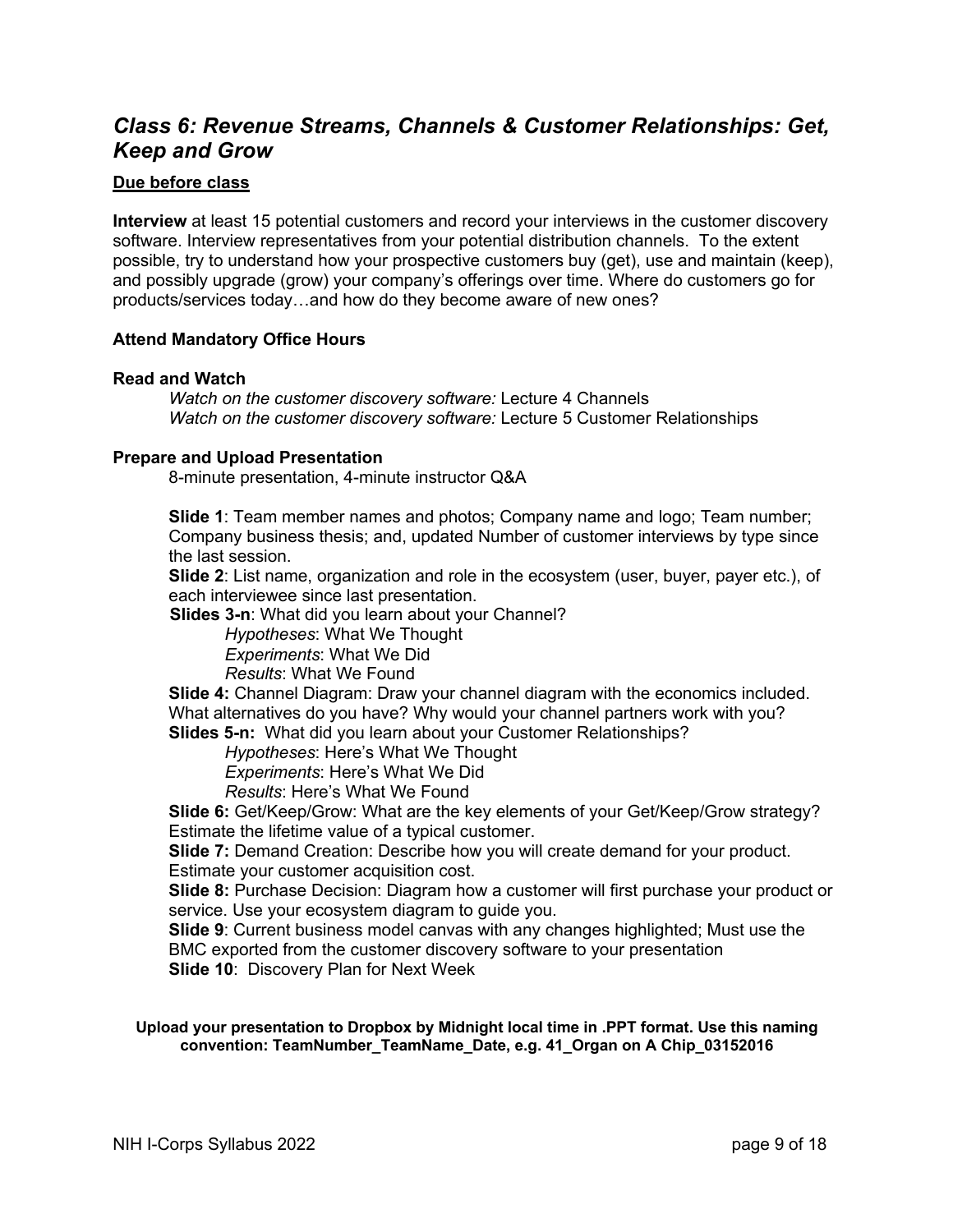## *Class 7: Key Activities, Partners, Costs and Resources: Part 1*

## **Due before class**

**Interview** at least 15 potential customers and record your interviews in the customer discovery software. Focus your interviews on exploring the Key Activities of the company.

#### **Read and Watch**

*Watch on the customer discovery software:* Lecture 7 Partners *Read BMG*: Open Business Models pp. 109-113 *Watch on the customer discovery software:* Lecture 8 Resources, Activities and Costs *Optional Reading on Regulation:* venturewell.org/wp-content/uploads/4.2-Regulatory-Basics.pdf www.fda.gov/ForPatients/Approvals/default.htm

### **Attend Mandatory Office Hours**

#### **Prepare and Upload Presentation**

8-minute presentation, 4-minute instructor Q&A

**Slide 1**: Team member names and photos; Company name and logo; Team number; Company business thesis; and, updated Number of customer interviews by type since the last session.

**Slide 2**: List name, organization and role in the ecosystem (user, buyer, payer etc.), of each interviewee since last presentation.

**Slide 3-n**: What did you learn about your key activities, resources and costs?

*Hypotheses*: Here's What We Thought

*Experiments*: Here's What We Did

*Results*: Here's What We Found

**Slide 4**: Key Activities: What are your key activities during your search phase (as startup)? What are your key activities your company's execution phases (as profitable business)? What are your company's core competencies? Details provided by domain experts

**Slide 5:** Regulatory: Create a slide with your regulatory strategy (if applicable) – details provided by domain instructors

**Slide 6**: Validation: Detail your clinical and/or product validation pathway – details provided by domain experts

**Slide 7**: Current business model canvas with any changes highlighted; Must use the BMC exported from the customer discovery software to your presentation **Slide 8**: Discovery Plan for Next Week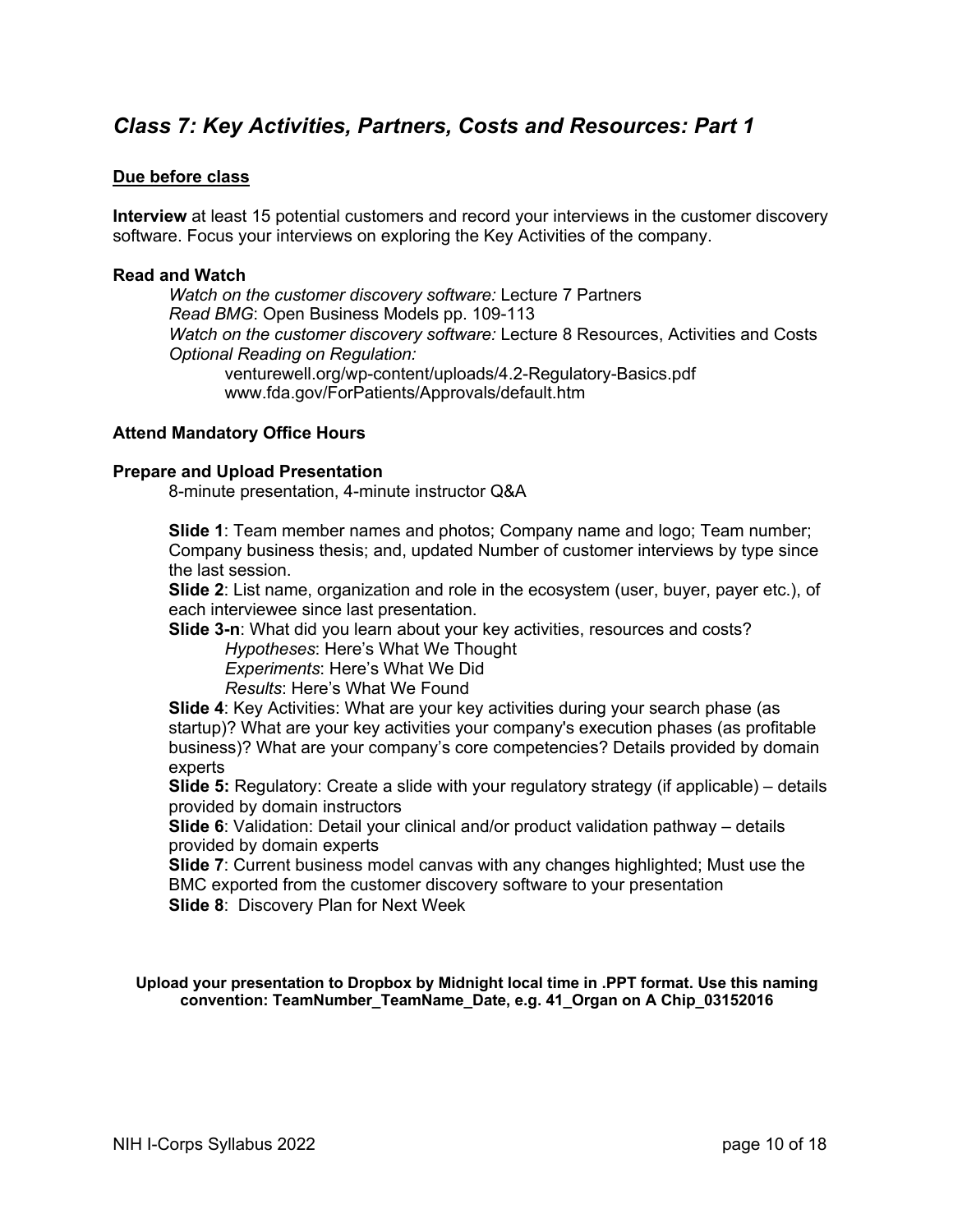## *Class 8 Key Activities, Partners, Costs and Resources: Part 2*

## **Due before class:**

**Interview** at least 15 potential customers and record your interviews in the customer discovery software. Focus your interviews on potential partners.

## **Attend Mandatory Office Hours**

### **Prepare and Upload Presentation**

8-minute presentation, 4-minute instructor Q&A

**Slide 1**: Team member names and photos; Company name and logo; Team number; Company business thesis; and, updated Number of customer interviews by type since the last session.

**Slide 2**: List name, organization and role in the ecosystem (user, buyer, payer etc.), of each interviewee since last presentation.

**Slide 3-n**: What did you learn about your Partners?

*Hypotheses*: Here's What We Thought *Experiments*: Here's What We Did *Results*: Here's What We Found

**Slide 4**: Partners: For each key partnership type you will need: Why and when will you need them? What risks do you incur in the partnership? Describe why they would partner with you and the risks they incur.

**Slide 5:** Partner diagram: Diagram your partnerships and your estimate for the dollar economics with each and any guesses about total dollar flows.

**Slide 6**: Current business model canvas with any changes highlighted; Must use the BMC exported from the customer discovery software to your presentation **Slide 7**: Discovery Plan for Next Week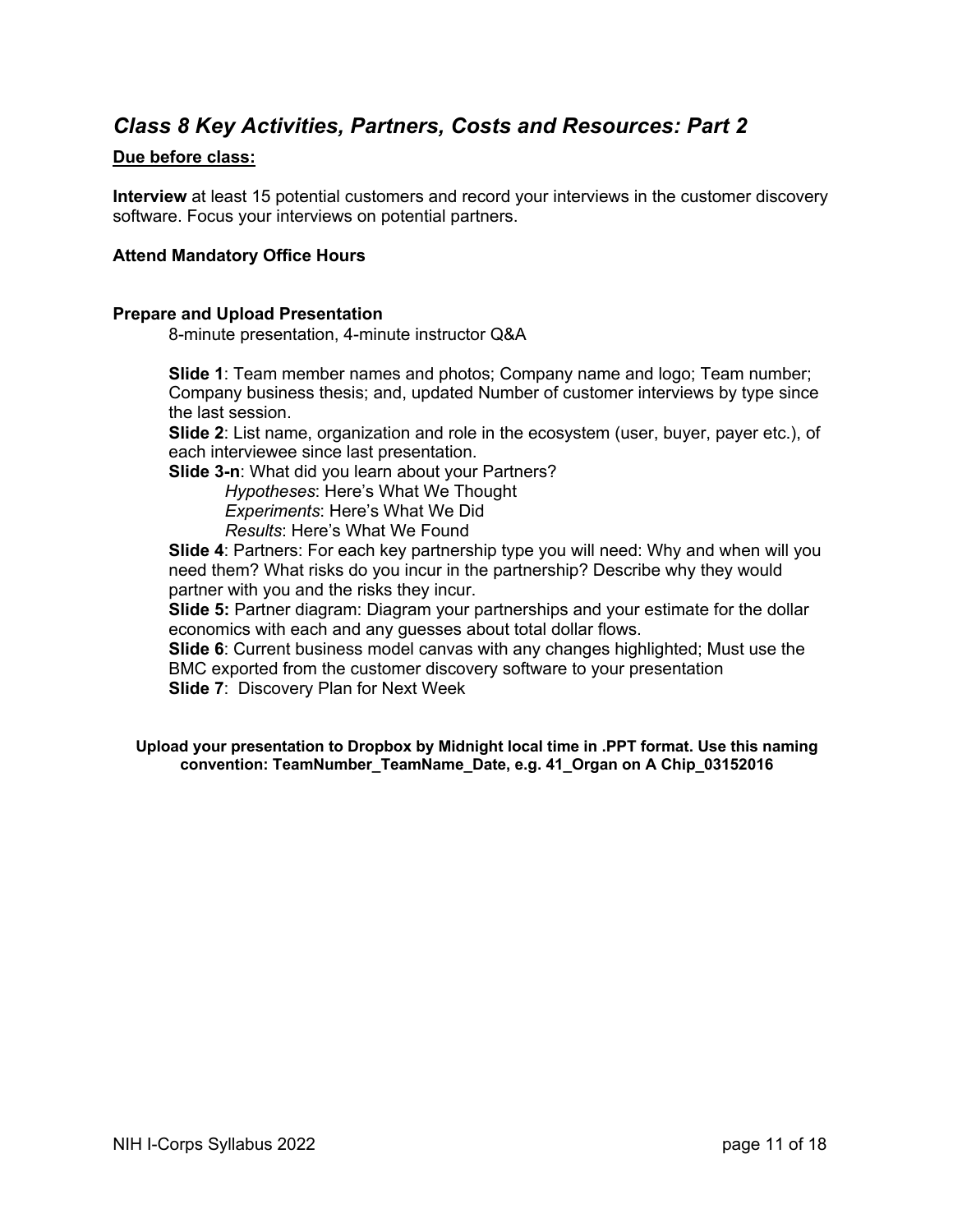## *Class 9: Key Activities, Partners, Costs and Resources: Part 3*

## **Due before class**

**Interview** at least 15 potential customers and record your interviews in the customer discovery software.

## **Attend Mandatory Office Hours**

### **Prepare and Upload Presentation**

8-minute presentation, 4-minute instructor Q&A

**Slide 1**: Team member names and photos; Company name and logo; Team number; Company business thesis; and, updated Number of customer interviews by type since the last session.

**Slide 2**: List name, organization and role in the ecosystem (user, buyer, payer etc.), of each interviewee since last presentation.

**Slide 3-n**: What did you learn about the resources you may require?

*Hypothesis*: Here's What We Thought *Experiments*: Here's What We Did *Results*: Here's What We Found

**Slide 4**: Key resources: What key resources are required to support your key activities? How will you acquire those resources?

**Slide 5:** Company Development Timeline: Diagram the timeline of key finance and operations events, including critical milestones you need to reach, for your company or project.

**Slide 6**: Current business model canvas with any changes highlighted; Must use the BMC exported from the customer discovery software to your presentation **Slide 7**: Discovery Plan for Next Week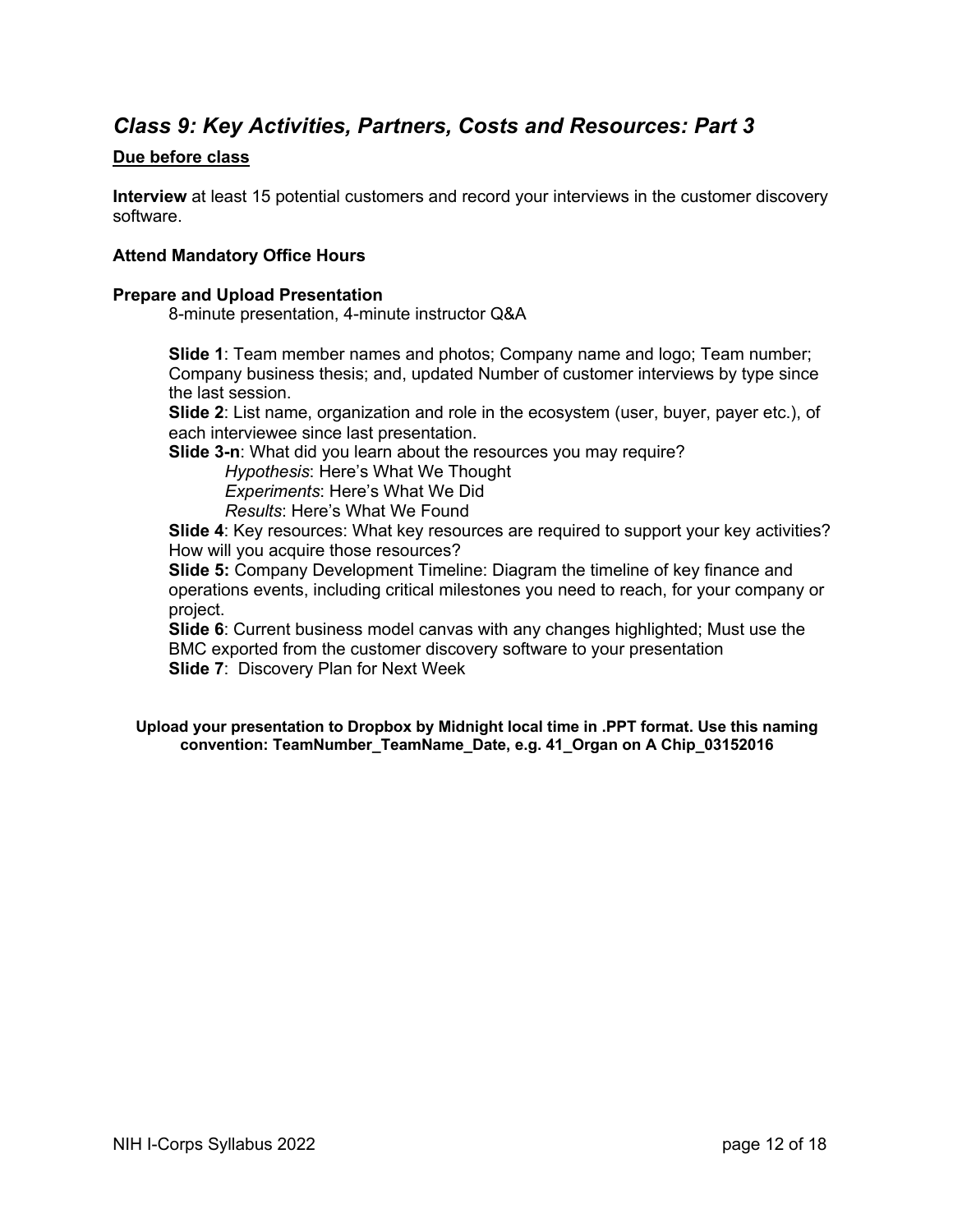## *Class 10: Lessons Learned & Next Steps*

## **Due before class**

**Interview** at least 15 potential customers and record your interviews in the customer discovery software.

## **Attend Mandatory Office Hours**

### **Read and Watch**

*Review and Watch:* Previous NIH I-Corps teams' final presentations (venturewell.org/icorps/nih/) *Watch*: Storytelling Videos (venturewell.org/i-corps/llpvideos/david-riemer/)

**Prepare and upload** for review with Instructors and Peers during this day Draft 2-minute Team Journey video (see Class 11 for format details) Draft 10-minute Lessons Learned presentation

**Upload your presentation to Dropbox by 7:00 AM ET in .PPT format and upload your compressed video to Dropbox by Midnight ET in MP4 or MOV format. Use this naming convention: TeamNumber\_TeamName\_Date, e.g. 41\_Organ on A Chip\_03152016**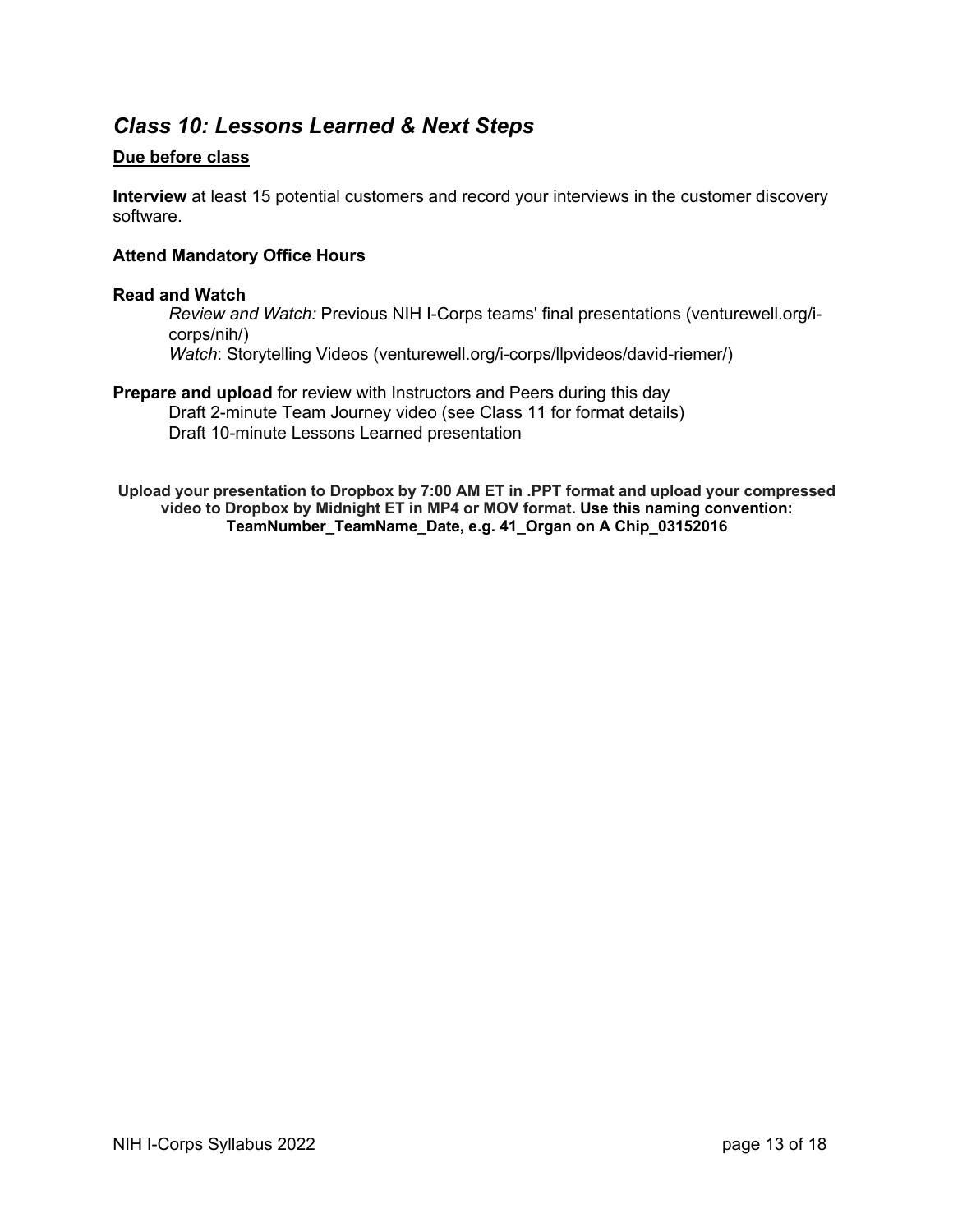## *Class 11: Team Presentations of Lessons Learned*

## **Due before Class**

Complete your entries into the customer discovery software Final Team Journey Video Final Lessons Learned Presentation

## **Purpose of the Final Presentations**

While it may seem that the video and the presentation are separate, they actually combine to be your final presentation. The video is played first and the presentation follows. Your audience for both of these includes the cohort of I-Corps teams, the NIH, yourselves and lastly, but certainly not least, the teaching team. This is your opportunity to:

- inform and teach your fellow SBIR recipients about the lessons you have learned both specific to your business and general to entrepreneurship. Sharing your insights with your colleagues in I-Corps raises the skills of the entire cohort.
- show the NIH (who sponsor your SBIR and I-Corps) that your team has the capability to learn, improve, and succeed. Even if that success might not come from the idea you started I-Corps with.
- summarize and own your team's personal successes and failures that came from the intensity of the program. I-Corps does its best to create a safe environment for personal reflection and understanding. Some teams come out stronger, some teams fall apart. All participants finish the course stronger, having learned about their capability to listen and empathize with customers, guess about and pivot business models to the right place, and deal with the real-world stress of doing something new and extremely challenging.
- And, through the above, satisfy the teaching team's goals that you experienced the entrepreneur's journey, remained open and coachable during that journey, and have reached the best decision possible regarding your opportunity.

## **Honesty and Clarity**

I-Corps builds many skills but one, in particular, is your ability to sense when something is real versus being made up out of thin air. Your colleagues in the cohort will be listening to your presentation with that in mind. Stay honest to what you learned and make your points clearly. You have three different voices to use in doing this:

- Voice of the Customer. Use direct quotes, stories, photos, and anecdotes from your customers to bring them into the room. Use their names. Look back at your interview notes and photologs to make this real. What did they tell you that you didn't understand until later? What were the big surprises?
- Voice of your Team. Your team and teammates likely had notable "moments" during the program that can be used to illustrate how well, or not well, you worked together. These hard-won moments are often where the greatest learning and development happens. Bring the audience into these moments by using storytelling. Use pictures from your team meetings or each of you in your offices to build these stories. Find pictures that show emotion.
- Voice of the Business Opportunity. Your team started I-Corps with a business model guess across all nine-elements of the BMC. That business model very likely changed significantly over the weeks of the program and feedback from customers, your peers, and the teaching team. Each of those moments of change represents a moment of clarity for you and your team. How your business opportunity changed and why can be

NIH I-Corps Syllabus 2022 page 14 of 18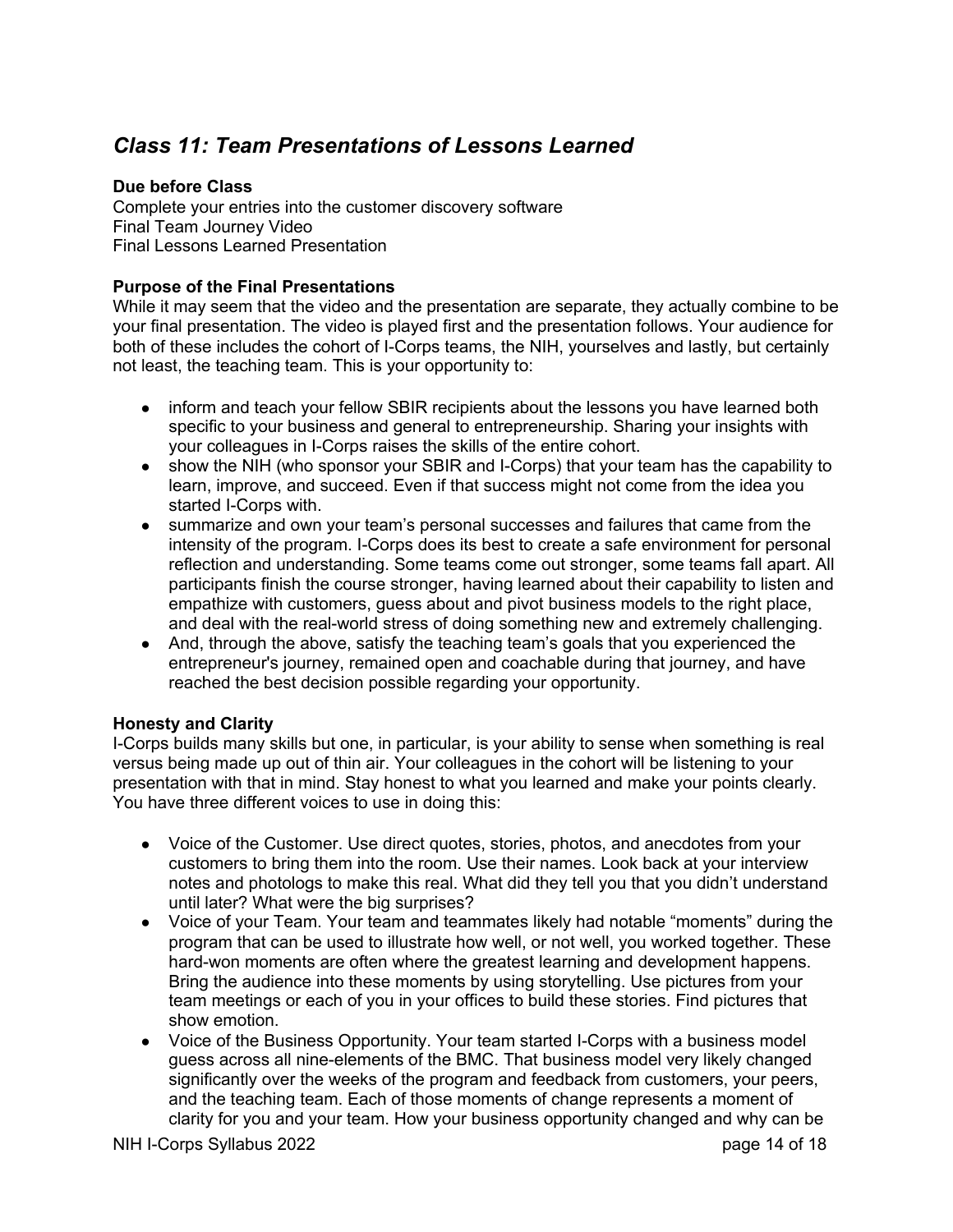very useful for everyone in the audience and represents your team's ability to learn as a startup venture. The source of these stories comes from your BMC and all the slides that you have created during the program.

To keep your audience interested and learning, build your video and presentation using these voices and the stories that surround them.

### **Team Journey Video - Two Minutes Max**

The video tells the story of your team's and your personal journey through I-Corps. It should include the lead-up to I-Corps, the key moments for your team during your customer discovery journey, and how you brought the process to completion. Storytelling is critical to making a compelling video. High-production values are not (some of the best videos have been very straightforward). Great videos have included clips of potential customers, video excerpts, locations traveled and other key visual and auditory moments during the course. Make it personal - include the team in the video as well as key "aha" moments. Your video will be played at the start of your presentation - avoid redundancy between the video and your presentation. This is NOT a marketing video for your product.

You will start outlining the video during the last two weeks of the course and will get feedback from the teaching team during last week. Sample videos from prior cohorts are available.

Final videos should be < 50 MB each (sizes can be reduced in editing software) and 2 minutes or less.

### **Lessons Learned Presentation**

Each of the teams and business in I-Corps will have gone up a significant learning curve. You learned about your customers, business modeling the search for a valid business model, entrepreneurship and startups and yourselves. Your final presentation should describe the significant lessons learned, insights, Ah Ha moments or other realizations that occurred during the program. Your presentation must be less than 10 minutes. You cannot possibly cover everything you learned in 8-10 weeks in a 10-minute presentation. The final presentation is an exercise in distilling the most critical, surprising, and impactful things you learned in the process. Don't repeat a customer story or insight from the video in your presentation.

The subject of your presentation is your business and the development of the opportunity that you started the course with. We need to see "why" your business model canvas evolved the way it did. Include anecdotes about specific customer interviews that support the story of your business model evolution. If you have a demo, prototype, screenshots, etc. include it in your presentation only as a supporting character to illustrate your learning. We are not just interested in "what" your product is, but "why" your product is – what did you learn from customers that shaped your product vision and strategy and why do you think you have problem-solution fit?

Your slide deck should support your storytelling: don't read your slides. The following is one way to outline your slides for this presentation. It is a **guideline only** unless something is marked "required."

Cover slide (**required**)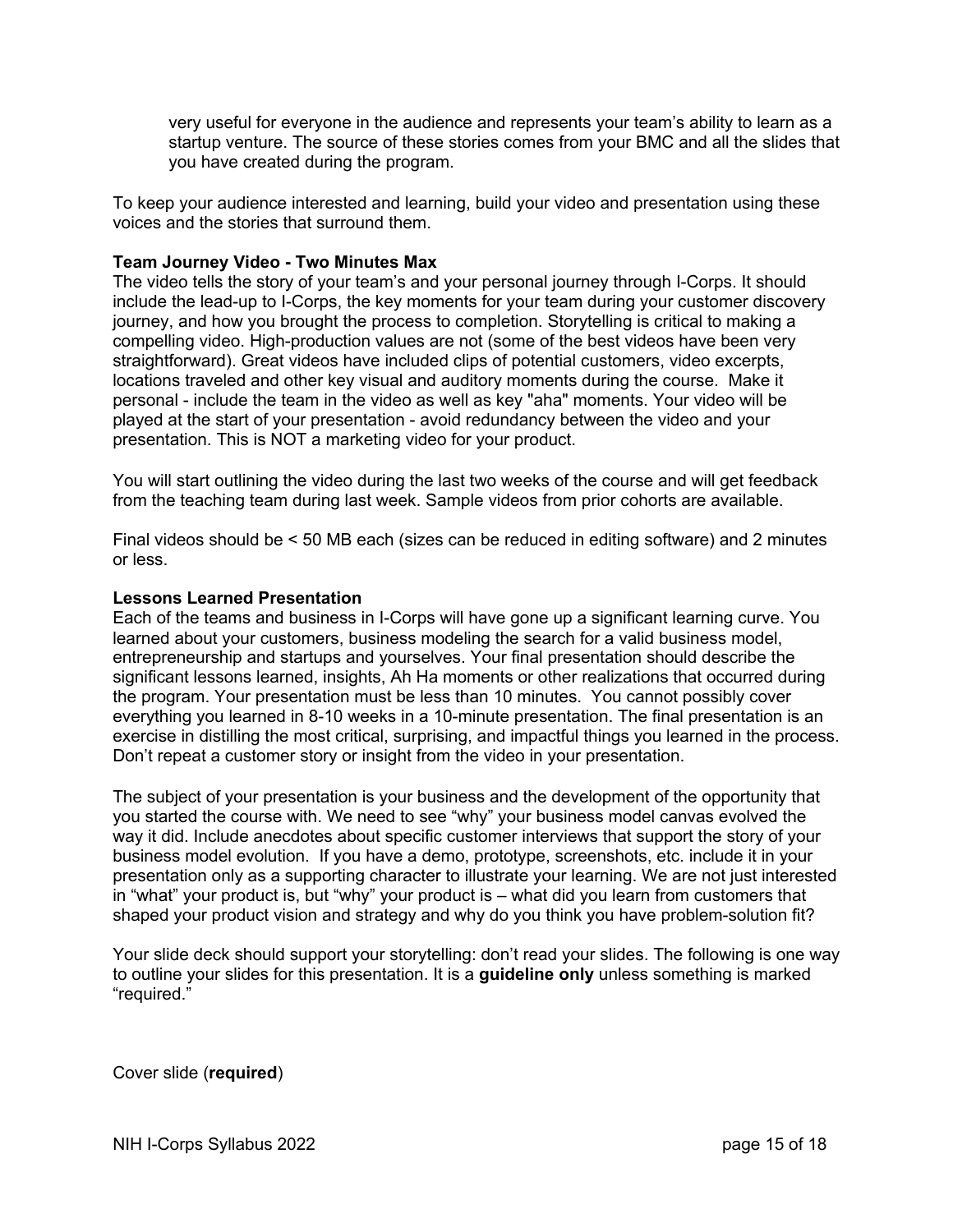• Team member names and photos; Company name and logo; Team number; Company business thesis; and, updated Number of customer interviews by type since the last session. This is your final update of this slide.

Why you?

• Give more detail about your team, individual roles and why this team got an SBIR and is in I-Corps.

Remind us of your starting point in I-Corps (**required**)

- What were you thinking when you started? You can show your Business Model Canvas on day 1. "Here was our original idea."
- What you thought I-Corps would do for you, your expectations (this could be the start of your story)

Critical strategies and learnings you took in I-Corps

- Follow the classic method you know so well:
	- o "So here's what we did…"
	- $\circ$  "So here's what we found (what was reality), so then..."
	- o "This is why that was important and how it changed our …"
- We were prepared to do these things but changed to these strategies over the course of the program
- Our low point was ...; Our high point was ...

Your search for a valid business model

- Tell us using your BMCs about your business model pivots. Tell the story of why you changed your thinking. Where were your preconceptions wrong?
- "So here's where we ended up." Tell us about: What did you learn? If you think this is a viable business; why or why not? Is this a happy ending? Why or why not?

Your next steps - broadly

- Based on where you ended up, when you return to your business next week, what tangible action steps will you take?
- Almost all teams continue customer discovery. Tell us what you really need to continue in your learning journey. What are the critical risks that you must mitigate?
- Give the audience a sense of both your business's long-term opportunity and your team's desire to pursue that.

Your next steps - specifically (**required**)

- 1. Do you plan to apply for a Phase 2 based on your predicate Phase 1 award?
- 2. Do you plan to apply for a new Phase 1 based on any new areas identified during the I-Corps course?
- 3. Which key activities do you plan to pursue immediately (within 3 months) based on activities in the I-Corps course:
	- Licensing any IP
	- Filing new IP
	- Negotiating strategic partnerships what type of partner? What type of activities would be covered under the relationship/agreement?
	- Approaching third-party funding resources angel investors? Venture investors? Other funding sources?

**Upload your presentation to Dropbox by 7:00 AM ET in .PPT format and upload your compressed video to Dropbox by 7:00 AM ET in MP4 or MOV format. Use this naming convention: TeamNumber\_TeamName\_Date, e.g. 41\_Organ on A Chip\_03152016**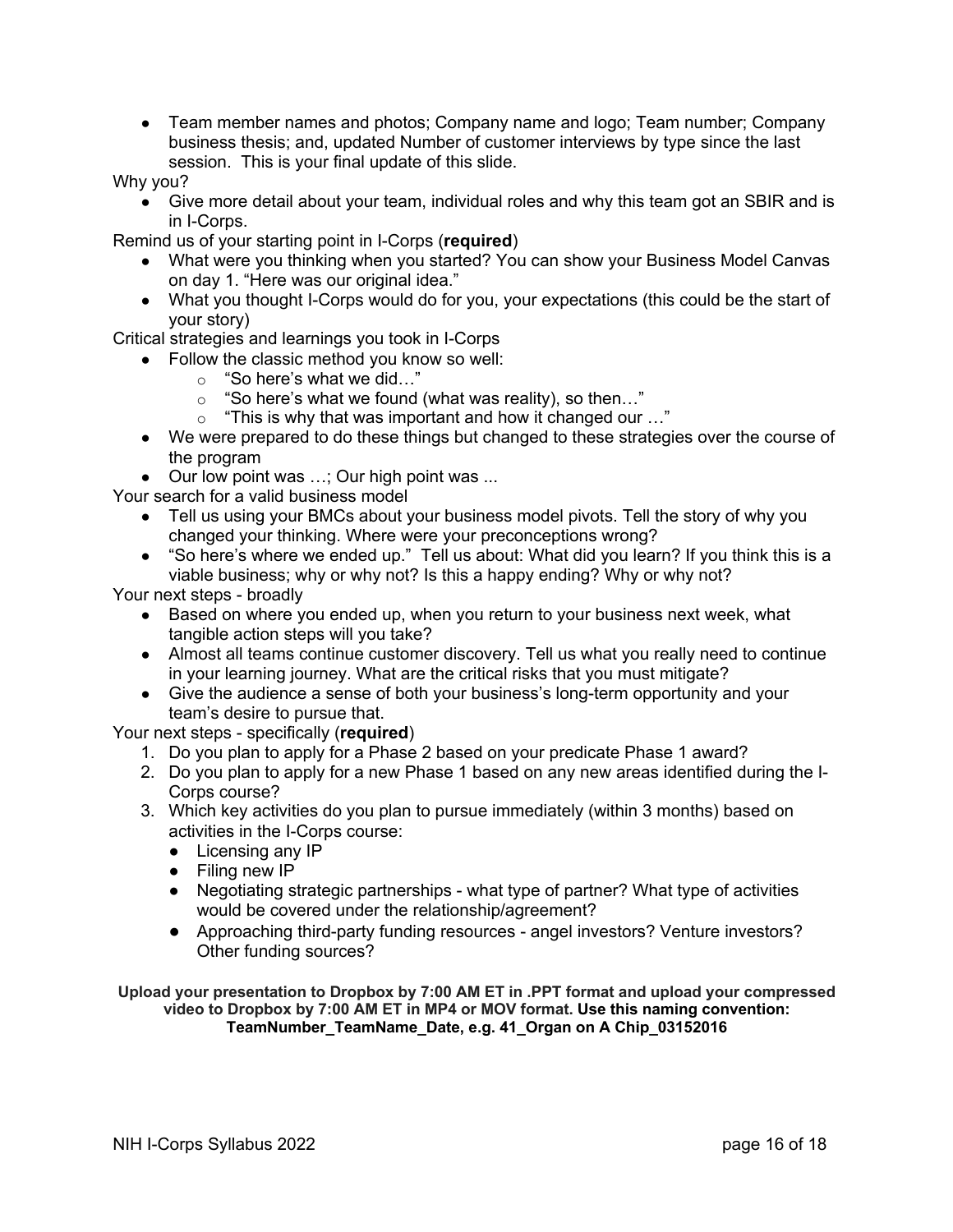# *Appendix: Recommended Readings from Startup Owner's Manual*

| Week  | Recommended Reading in SOM                                                 |
|-------|----------------------------------------------------------------------------|
|       | Getting Started, Intro to Customer Development Model and Customer          |
|       | Discovery, Market Size, Value Proposition, and MVP pp. 1-81                |
|       | Market Type, and Competitive Brief pp. 112-124                             |
|       | Getting Out of the Building to Test the Problem pp. 189-199                |
|       | Market Size, Product Vision and Product Features pp. 472-475               |
|       | Customer Contacts Checklist pp. 487                                        |
|       | Read VPD: Section 1.2 "Value Map"                                          |
|       | Read VPD: Chapter 3 "Test"                                                 |
|       | Read VPD: Section 1.1 "Customer Profile" and 2.3 "Understanding Customers" |
| 2     | Customer Segments pp. 85-92                                                |
|       | Testing Problem Understanding pp. 203-226                                  |
|       | Have We Found Product/Market Fit? pp. 260-266                              |
|       | Customer Segments Checklist pp. 476-477                                    |
|       | Read VPD: Section 1.3 "Fit" and Section 2.1 "Prototyping Possibilities"    |
| $5-6$ | Channels Hypothesis pp. 98 - 105                                           |
|       | Meet the Channel pp. 243-244                                               |
|       | Channel Roadmap pp. 332-337                                                |
|       | Distribution Channels pp. 406-411                                          |
|       | Channels Checklist pp. 478                                                 |
|       | Customer Relationships Hypotheses pp. 126-143                              |
|       | Get Ready to Sell pp. 296-303                                              |
|       | Customer Relationships Checklist pp. 480-482                               |
|       | Test the Problem and Assess its Importance pp. 489                         |
|       | Revenue and Pricing Hypotheses pp. 180-188                                 |
|       | Pivot or Proceed? and Financial Model pp. 437-459                          |
| $7-9$ | Assemble Data Checklist and Validate Financial Model Checklist pp. 526-528 |
|       | Partners Hypothesis pp. 176-179                                            |
|       | Partners Checklist pp. 484                                                 |
|       | Key Resources Hypothesis pp. 169-175                                       |
|       | Can We Make Money and Grow the Company? pp. 267-269                        |